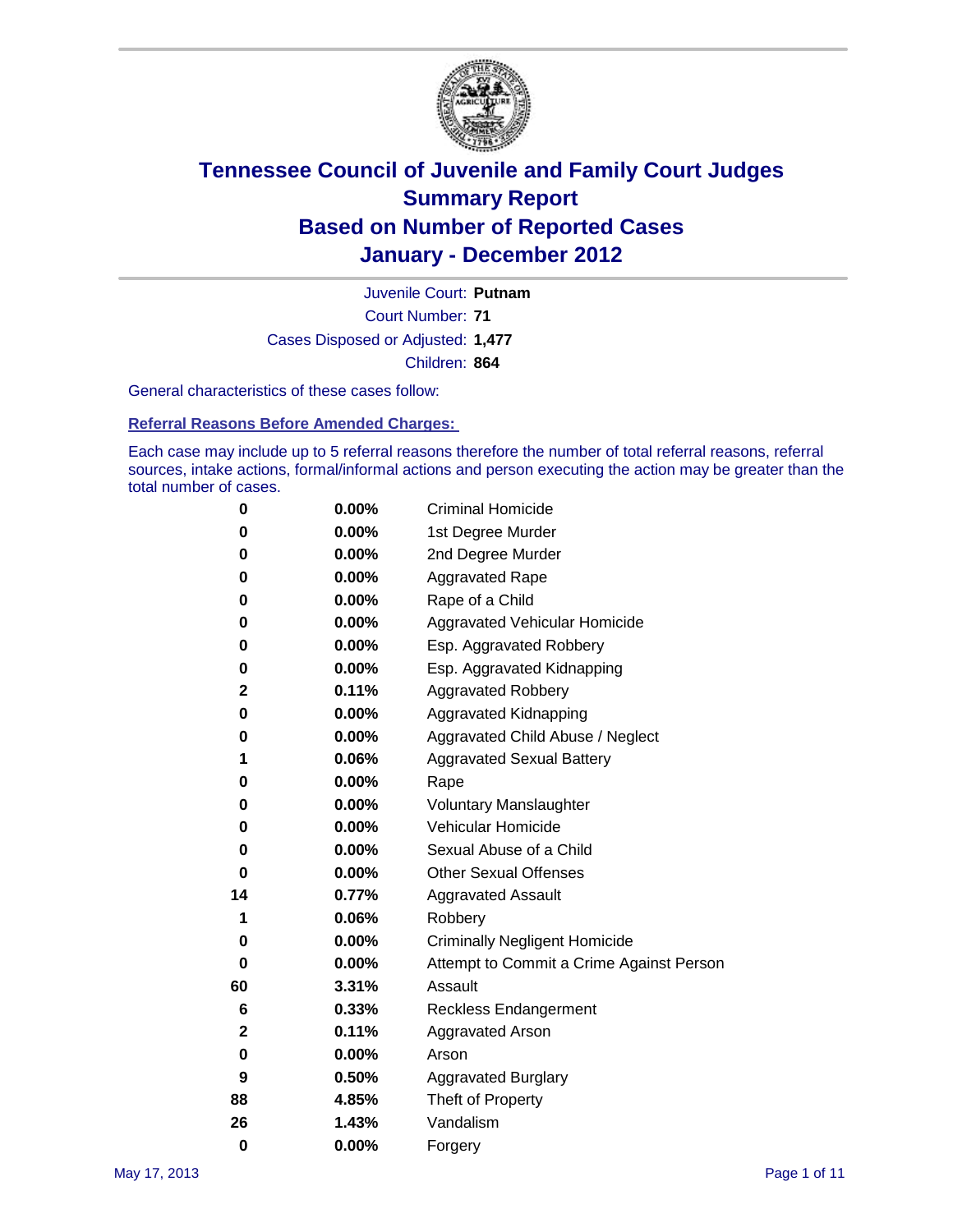

Court Number: **71** Juvenile Court: **Putnam** Cases Disposed or Adjusted: **1,477** Children: **864**

#### **Referral Reasons Before Amended Charges:**

Each case may include up to 5 referral reasons therefore the number of total referral reasons, referral sources, intake actions, formal/informal actions and person executing the action may be greater than the total number of cases.

| $\bf{0}$                | 0.00%    | <b>Worthless Checks</b>                                     |
|-------------------------|----------|-------------------------------------------------------------|
| 12                      | 0.66%    | Illegal Possession / Fraudulent Use of Credit / Debit Cards |
| 23                      | 1.27%    | <b>Burglary</b>                                             |
| 1                       | 0.06%    | Unauthorized Use of a Vehicle                               |
| 0                       | $0.00\%$ | <b>Cruelty to Animals</b>                                   |
| 4                       | 0.22%    | Sale of Controlled Substances                               |
| 26                      | 1.43%    | <b>Other Drug Offenses</b>                                  |
| 50                      | 2.75%    | Possession of Controlled Substances                         |
| $\pmb{0}$               | $0.00\%$ | <b>Criminal Attempt</b>                                     |
| $\mathbf 2$             | 0.11%    | Carrying Weapons on School Property                         |
| $\overline{\mathbf{2}}$ | 0.11%    | Unlawful Carrying / Possession of a Weapon                  |
| 14                      | 0.77%    | <b>Evading Arrest</b>                                       |
| $\mathbf{2}$            | 0.11%    | Escape                                                      |
| 6                       | 0.33%    | Driving Under Influence (DUI)                               |
| 46                      | 2.53%    | Possession / Consumption of Alcohol                         |
| 11                      | 0.61%    | Resisting Stop, Frisk, Halt, Arrest or Search               |
| $\mathbf 0$             | $0.00\%$ | <b>Aggravated Criminal Trespass</b>                         |
| 8                       | 0.44%    | Harassment                                                  |
| $\mathbf{2}$            | 0.11%    | Failure to Appear                                           |
| 11                      | 0.61%    | Filing a False Police Report                                |
| 1                       | 0.06%    | Criminal Impersonation                                      |
| 28                      | 1.54%    | <b>Disorderly Conduct</b>                                   |
| 6                       | 0.33%    | <b>Criminal Trespass</b>                                    |
| 7                       | 0.39%    | <b>Public Intoxication</b>                                  |
| 0                       | 0.00%    | Gambling                                                    |
| 407                     | 22.42%   | <b>Traffic</b>                                              |
| 3                       | 0.17%    | <b>Local Ordinances</b>                                     |
| $\mathbf{2}$            | 0.11%    | Violation of Wildlife Regulations                           |
| 143                     | 7.88%    | Contempt of Court                                           |
| 158                     | 8.71%    | Violation of Probation                                      |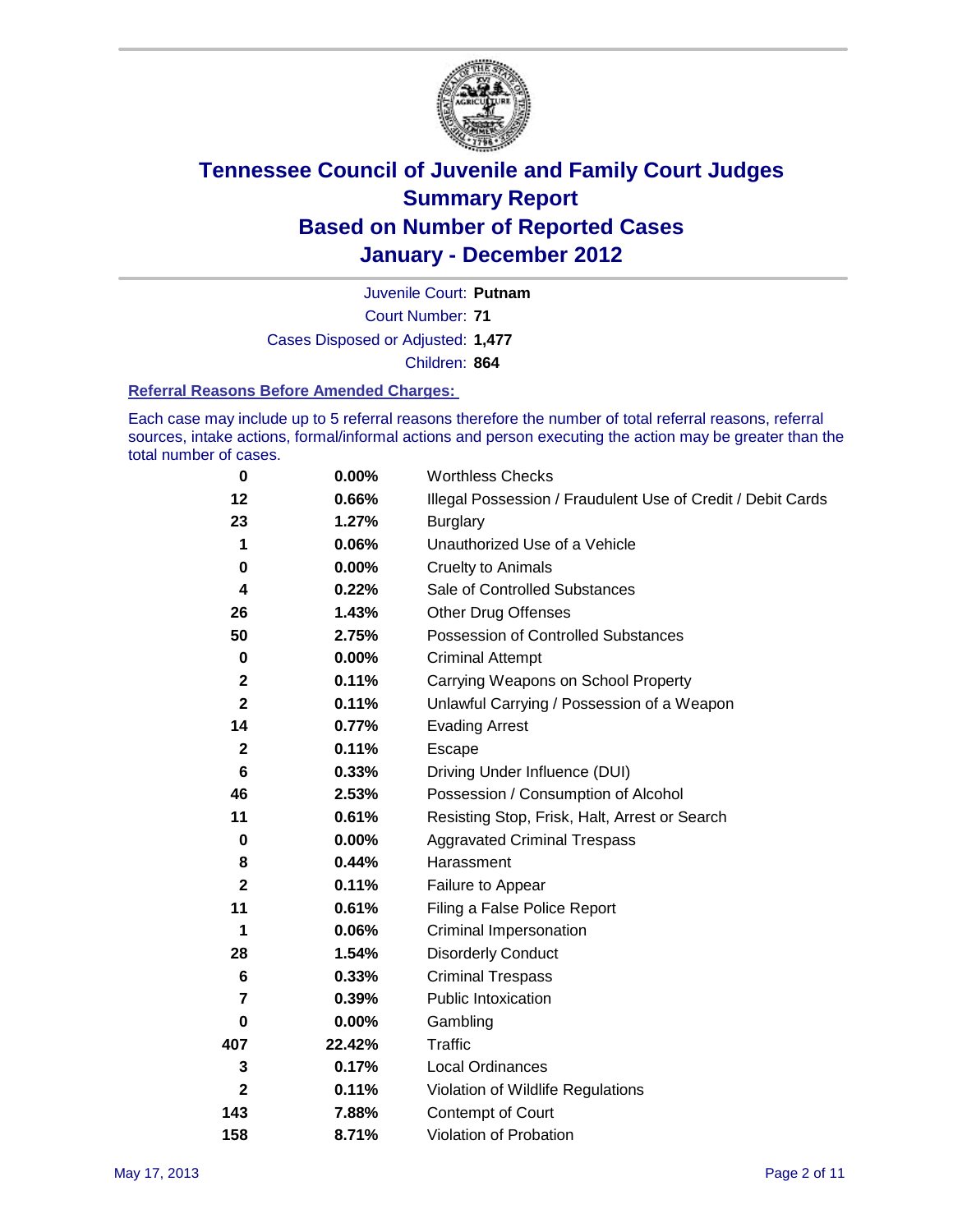

Court Number: **71** Juvenile Court: **Putnam** Cases Disposed or Adjusted: **1,477** Children: **864**

#### **Referral Reasons Before Amended Charges:**

Each case may include up to 5 referral reasons therefore the number of total referral reasons, referral sources, intake actions, formal/informal actions and person executing the action may be greater than the total number of cases.

| 9     | 0.50%   | Violation of Aftercare                |
|-------|---------|---------------------------------------|
| 85    | 4.68%   | <b>Unruly Behavior</b>                |
| 80    | 4.41%   | Truancy                               |
| 59    | 3.25%   | In-State Runaway                      |
| 1     | 0.06%   | Out-of-State Runaway                  |
| 7     | 0.39%   | Possession of Tobacco Products        |
| 60    | 3.31%   | Violation of a Valid Court Order      |
| 41    | 2.26%   | <b>Violation of Curfew</b>            |
| 0     | 0.00%   | <b>Sexually Abused Child</b>          |
| 0     | 0.00%   | <b>Physically Abused Child</b>        |
| 196   | 10.80%  | Dependency / Neglect                  |
| 13    | 0.72%   | <b>Termination of Parental Rights</b> |
| 50    | 2.75%   | Violation of Pretrial Diversion       |
| 0     | 0.00%   | Violation of Informal Adjustment      |
| 0     | 0.00%   | <b>Judicial Review</b>                |
| 0     | 0.00%   | <b>Administrative Review</b>          |
| 0     | 0.00%   | <b>Foster Care Review</b>             |
| 13    | 0.72%   | Custody                               |
| 0     | 0.00%   | Visitation                            |
| 4     | 0.22%   | Paternity / Legitimation              |
| 4     | 0.22%   | <b>Child Support</b>                  |
| 0     | 0.00%   | <b>Request for Medical Treatment</b>  |
| 1     | 0.06%   | <b>Consent to Marry</b>               |
| 8     | 0.44%   | Other                                 |
| 1,815 | 100.00% | <b>Total Referrals</b>                |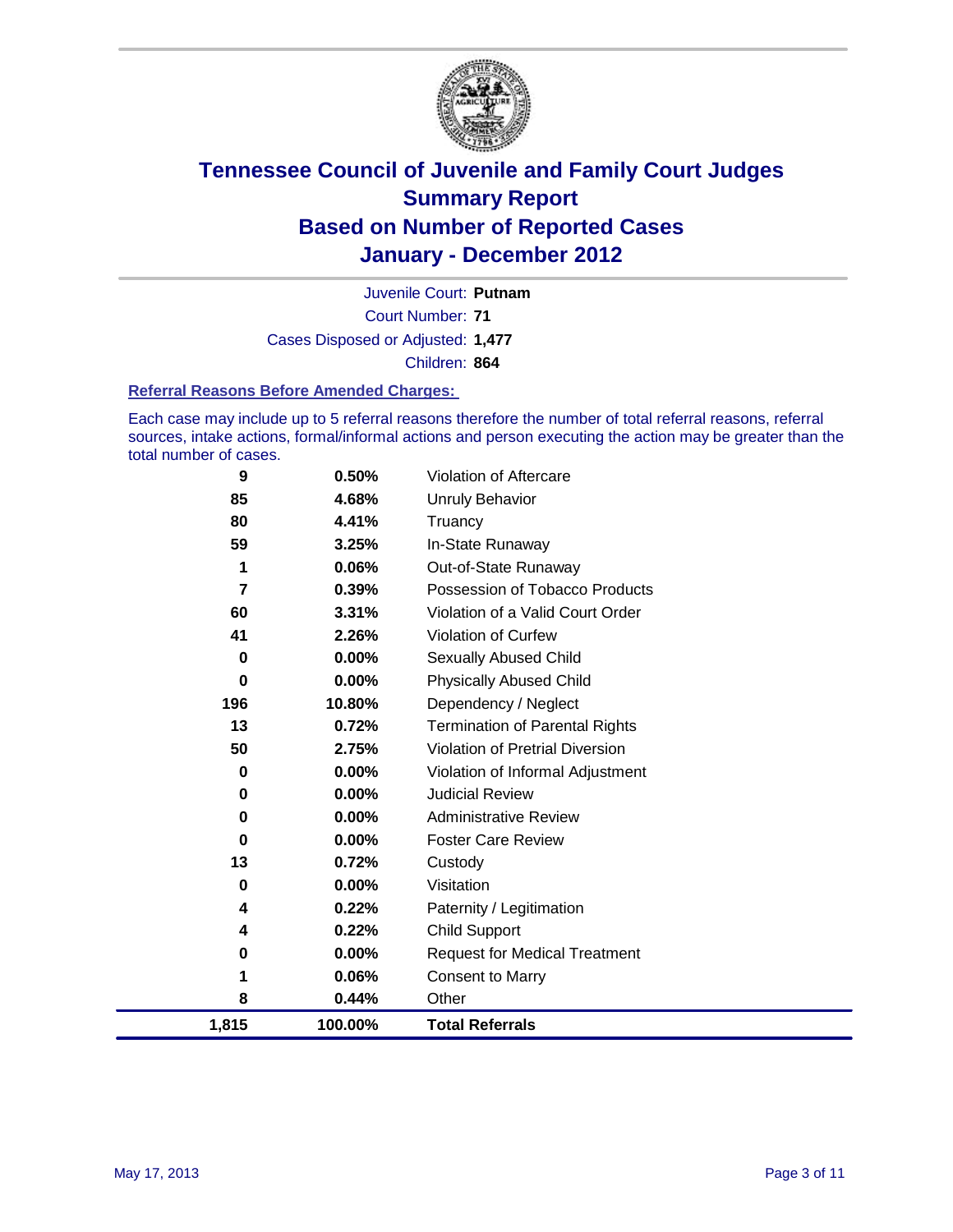

| Juvenile Court: Putnam            |          |                                   |  |  |
|-----------------------------------|----------|-----------------------------------|--|--|
| <b>Court Number: 71</b>           |          |                                   |  |  |
| Cases Disposed or Adjusted: 1,477 |          |                                   |  |  |
|                                   |          | Children: 864                     |  |  |
| Referral Sources: 1               |          |                                   |  |  |
| 1,043                             | 57.47%   | Law Enforcement                   |  |  |
| 8                                 | 0.44%    | Parents                           |  |  |
| 12                                | 0.66%    | Relatives                         |  |  |
| 0                                 | 0.00%    | Self                              |  |  |
| 73                                | 4.02%    | School                            |  |  |
| 0                                 | $0.00\%$ | <b>CSA</b>                        |  |  |
| 337                               | 18.57%   | <b>DCS</b>                        |  |  |
| 0                                 | $0.00\%$ | <b>Other State Department</b>     |  |  |
| 11                                | 0.61%    | <b>District Attorney's Office</b> |  |  |
| 297                               | 16.36%   | <b>Court Staff</b>                |  |  |
| 0                                 | $0.00\%$ | Social Agency                     |  |  |
| 0                                 | $0.00\%$ | <b>Other Court</b>                |  |  |
| 30                                | 1.65%    | Victim                            |  |  |
| 0                                 | 0.00%    | Child & Parent                    |  |  |
| 0                                 | 0.00%    | Hospital                          |  |  |

### **0.00%** Unknown **0.22%** Other **1,815 100.00% Total Referral Sources**

### **Age of Child at Referral: 2**

| 864 | 100.00%  | <b>Total Child Count</b> |
|-----|----------|--------------------------|
| 0   | $0.00\%$ | <b>Unknown</b>           |
| 8   | 0.93%    | Ages 19 and Over         |
| 269 | 31.13%   | Ages 17 through 18       |
| 309 | 35.76%   | Ages 15 through 16       |
| 118 | 13.66%   | Ages 13 through 14       |
| 36  | 4.17%    | Ages 11 through 12       |
| 124 | 14.35%   | Ages 10 and Under        |
|     |          |                          |

<sup>1</sup> If different than number of Referral Reasons (1815), verify accuracy of your court's data.

<sup>2</sup> One child could be counted in multiple categories, verify accuracy of your court's data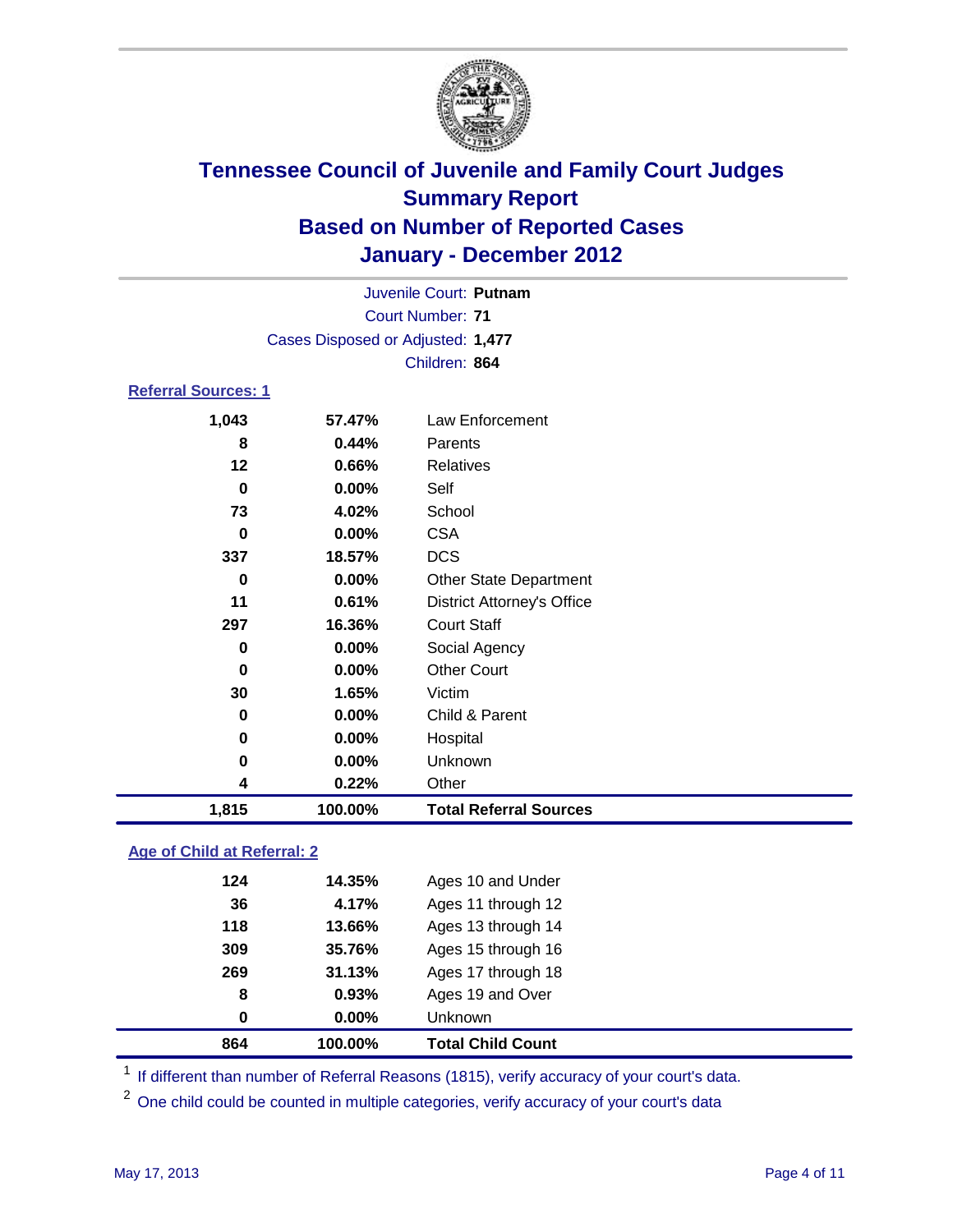

| Juvenile Court: Putnam                  |                                   |                          |  |  |  |
|-----------------------------------------|-----------------------------------|--------------------------|--|--|--|
|                                         | <b>Court Number: 71</b>           |                          |  |  |  |
|                                         | Cases Disposed or Adjusted: 1,477 |                          |  |  |  |
|                                         |                                   | Children: 864            |  |  |  |
| Sex of Child: 1                         |                                   |                          |  |  |  |
| 527                                     | 61.00%                            | Male                     |  |  |  |
| 336                                     | 38.89%                            | Female                   |  |  |  |
| 1                                       | 0.12%                             | Unknown                  |  |  |  |
| 864                                     | 100.00%                           | <b>Total Child Count</b> |  |  |  |
| Race of Child: 1                        |                                   |                          |  |  |  |
| 806                                     | 93.29%                            | White                    |  |  |  |
| 42                                      | 4.86%                             | African American         |  |  |  |
| 1                                       | 0.12%                             | Native American          |  |  |  |
| 1                                       | 0.12%                             | Asian                    |  |  |  |
| 6                                       | 0.69%                             | Mixed                    |  |  |  |
| 8                                       | 0.93%                             | Unknown                  |  |  |  |
| 864                                     | 100.00%                           | <b>Total Child Count</b> |  |  |  |
| <b>Hispanic Origin: 1</b>               |                                   |                          |  |  |  |
| 43                                      | 4.98%                             | Yes                      |  |  |  |
| 772                                     | 89.35%                            | No                       |  |  |  |
| 49                                      | 5.67%                             | Unknown                  |  |  |  |
| 864                                     | 100.00%                           | <b>Total Child Count</b> |  |  |  |
| <b>School Enrollment of Children: 1</b> |                                   |                          |  |  |  |
| 192                                     | 22.22%                            | Yes                      |  |  |  |
| 173                                     | 20.02%                            | <b>No</b>                |  |  |  |
| 499                                     | 57.75%                            | Unknown                  |  |  |  |
| 864                                     | 100.00%                           | <b>Total Child Count</b> |  |  |  |

One child could be counted in multiple categories, verify accuracy of your court's data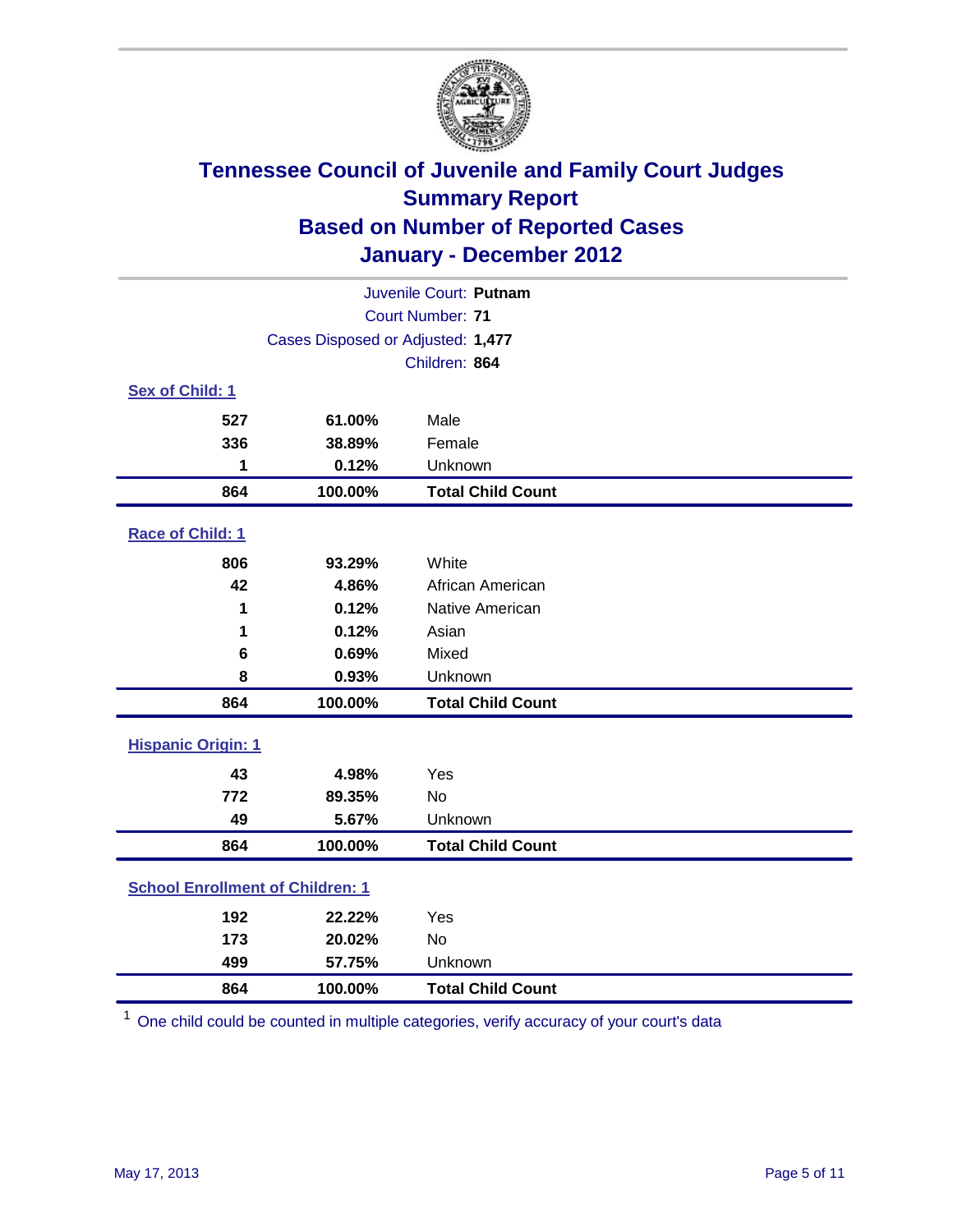

Court Number: **71** Juvenile Court: **Putnam** Cases Disposed or Adjusted: **1,477** Children: **864**

#### **Living Arrangement of Child at Time of Referral: 1**

| 864 | 100.00%  | <b>Total Child Count</b>     |
|-----|----------|------------------------------|
| 11  | 1.27%    | Other                        |
| 143 | 16.55%   | Unknown                      |
| 1   | 0.12%    | Independent                  |
| 3   | 0.35%    | In an Institution            |
| 2   | 0.23%    | In a Residential Center      |
| 4   | 0.46%    | In a Group Home              |
| 52  | 6.02%    | With Foster Family           |
| 13  | 1.50%    | With Adoptive Parents        |
| 71  | $8.22\%$ | <b>With Relatives</b>        |
| 60  | 6.94%    | <b>With Father</b>           |
| 209 | 24.19%   | With Mother                  |
| 77  | 8.91%    | With Mother and Stepfather   |
| 20  | 2.31%    | With Father and Stepmother   |
| 198 | 22.92%   | With Both Biological Parents |
|     |          |                              |

#### **Type of Detention: 2**

| 1.477            | 100.00%  | <b>Total Detention Count</b> |
|------------------|----------|------------------------------|
| $\boldsymbol{0}$ | $0.00\%$ | Other                        |
| 910              | 61.61%   | Does Not Apply               |
| 0                | $0.00\%$ | <b>Unknown</b>               |
| 0                | $0.00\%$ | <b>Psychiatric Hospital</b>  |
| 8                | 0.54%    | Jail - No Separation         |
| $\mathbf{2}$     | 0.14%    | Jail - Partial Separation    |
| 2                | 0.14%    | Jail - Complete Separation   |
| 555              | 37.58%   | Juvenile Detention Facility  |
| 0                | $0.00\%$ | Non-Secure Placement         |
|                  |          |                              |

<sup>1</sup> One child could be counted in multiple categories, verify accuracy of your court's data

<sup>2</sup> If different than number of Cases (1477) verify accuracy of your court's data.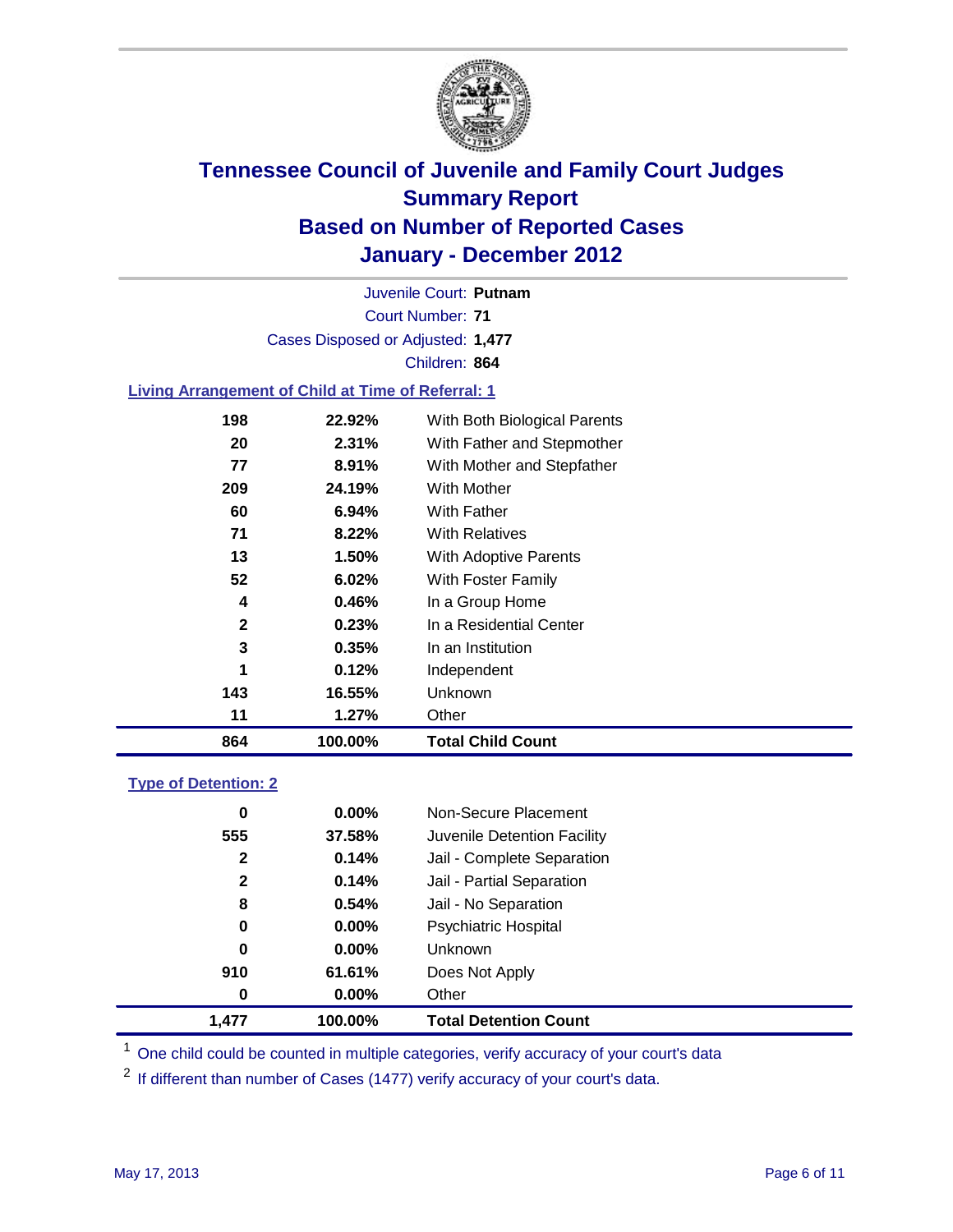

|                                                    | Juvenile Court: Putnam            |                                      |  |  |  |
|----------------------------------------------------|-----------------------------------|--------------------------------------|--|--|--|
|                                                    | <b>Court Number: 71</b>           |                                      |  |  |  |
|                                                    | Cases Disposed or Adjusted: 1,477 |                                      |  |  |  |
|                                                    |                                   | Children: 864                        |  |  |  |
| <b>Placement After Secure Detention Hearing: 1</b> |                                   |                                      |  |  |  |
| 492                                                | 33.31%                            | Returned to Prior Living Arrangement |  |  |  |
| 56                                                 | 3.79%                             | Juvenile Detention Facility          |  |  |  |
| 1                                                  | 0.07%                             | Jail                                 |  |  |  |
| 12                                                 | 0.81%                             | Shelter / Group Home                 |  |  |  |
| $\mathbf 0$                                        | 0.00%                             | Foster Family Home                   |  |  |  |
| 0                                                  | 0.00%                             | Psychiatric Hospital                 |  |  |  |
| 0                                                  | 0.00%                             | Unknown                              |  |  |  |
| 915                                                | 61.95%                            | Does Not Apply                       |  |  |  |
| 1                                                  | 0.07%                             | Other                                |  |  |  |
| 1,477                                              | 100.00%                           | <b>Total Placement Count</b>         |  |  |  |
| <b>Intake Actions: 2</b>                           |                                   |                                      |  |  |  |
|                                                    |                                   |                                      |  |  |  |
| 1,286                                              | 70.85%                            | <b>Petition Filed</b>                |  |  |  |
| 7                                                  | 0.39%                             | <b>Motion Filed</b>                  |  |  |  |
| 382                                                | 21.05%                            | <b>Citation Processed</b>            |  |  |  |
| $\bf{0}$                                           | 0.00%                             | Notification of Paternity Processed  |  |  |  |
| $\bf{0}$                                           | 0.00%                             | Scheduling of Judicial Review        |  |  |  |
| 0                                                  | 0.00%                             | Scheduling of Administrative Review  |  |  |  |
| 0                                                  | 0.00%                             | Scheduling of Foster Care Review     |  |  |  |
| 0                                                  | 0.00%                             | <b>Unknown</b>                       |  |  |  |
| 0                                                  | 0.00%                             | Does Not Apply                       |  |  |  |
| 140                                                | 7.71%                             | Other                                |  |  |  |
| 1,815                                              | 100.00%                           | <b>Total Intake Count</b>            |  |  |  |

<sup>1</sup> If different than number of Cases (1477) verify accuracy of your court's data.

<sup>2</sup> If different than number of Referral Reasons (1815), verify accuracy of your court's data.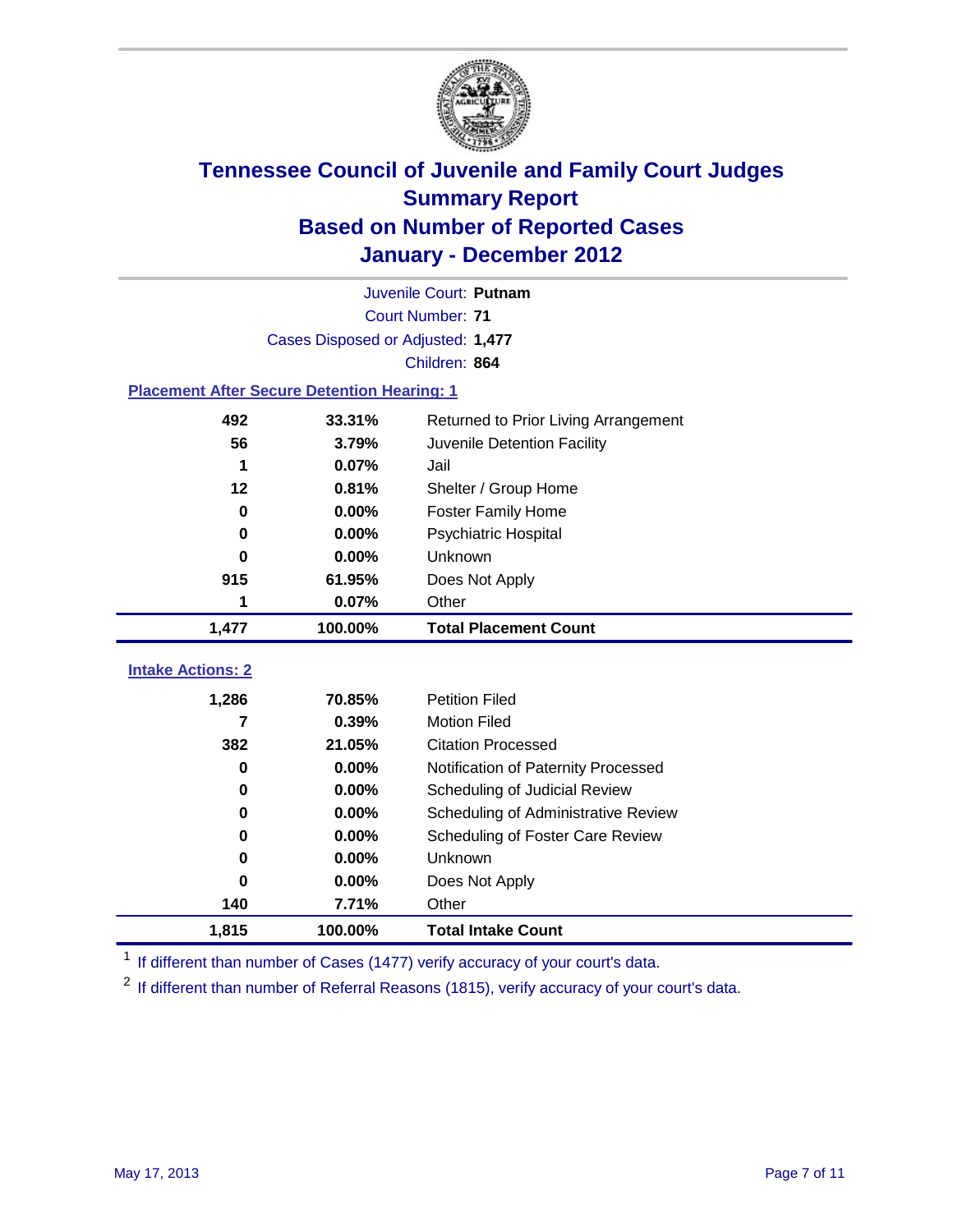

Court Number: **71** Juvenile Court: **Putnam** Cases Disposed or Adjusted: **1,477** Children: **864**

#### **Last Grade Completed by Child: 1**

| 864          | 100.00% | <b>Total Child Count</b>     |
|--------------|---------|------------------------------|
| 82           | 9.49%   | Other                        |
| 161          | 18.63%  | Unknown                      |
| 0            | 0.00%   | <b>Never Attended School</b> |
| 24           | 2.78%   | Graduated                    |
| $\mathbf{2}$ | 0.23%   | <b>GED</b>                   |
| 0            | 0.00%   | Non-Graded Special Ed        |
| 0            | 0.00%   | 12th Grade                   |
| 112          | 12.96%  | 11th Grade                   |
| 155          | 17.94%  | 10th Grade                   |
| 103          | 11.92%  | 9th Grade                    |
| 74           | 8.56%   | 8th Grade                    |
| 41           | 4.75%   | 7th Grade                    |
| 30           | 3.47%   | 6th Grade                    |
| 13           | 1.50%   | 5th Grade                    |
| 3            | 0.35%   | 4th Grade                    |
| 1            | 0.12%   | 3rd Grade                    |
| 0            | 0.00%   | 2nd Grade                    |
| 0            | 0.00%   | 1st Grade                    |
| 0            | 0.00%   | Kindergarten                 |
| 0            | 0.00%   | Preschool                    |
| 63           | 7.29%   | Too Young for School         |

### **Enrolled in Special Education: 1**

| 864 | 100.00%  | <b>Total Child Count</b> |  |
|-----|----------|--------------------------|--|
| 864 | 100.00%  | Unknown                  |  |
| 0   | $0.00\%$ | No                       |  |
| 0   | $0.00\%$ | Yes                      |  |
|     |          |                          |  |

One child could be counted in multiple categories, verify accuracy of your court's data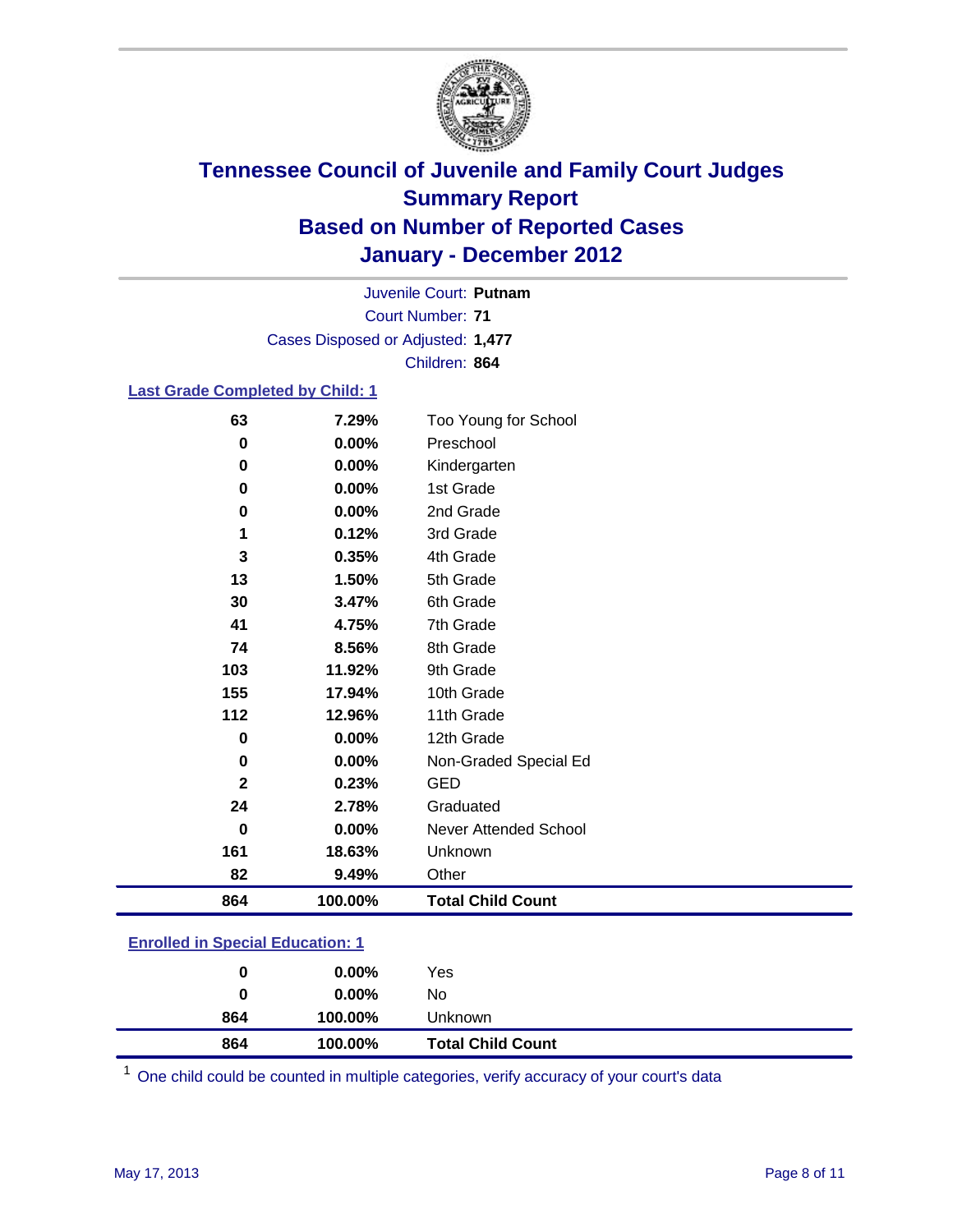

|                              | Juvenile Court: Putnam            |                           |
|------------------------------|-----------------------------------|---------------------------|
|                              |                                   | Court Number: 71          |
|                              | Cases Disposed or Adjusted: 1,477 |                           |
|                              |                                   | Children: 864             |
| <b>Action Executed By: 1</b> |                                   |                           |
| 1,815                        | 100.00%                           | Judge                     |
| 0                            | $0.00\%$                          | Magistrate                |
| 0                            | $0.00\%$                          | <b>YSO</b>                |
| 0                            | $0.00\%$                          | Other                     |
| 0                            | 0.00%                             | Unknown                   |
| 1,815                        | 100.00%                           | <b>Total Action Count</b> |

#### **Formal / Informal Actions: 1**

| 596          | 32.84%   | Dismissed                                        |
|--------------|----------|--------------------------------------------------|
| $\mathbf{2}$ | 0.11%    | Retired / Nolle Prosequi                         |
| 328          | 18.07%   | <b>Complaint Substantiated Delinquent</b>        |
| 167          | 9.20%    | <b>Complaint Substantiated Status Offender</b>   |
| 92           | 5.07%    | <b>Complaint Substantiated Dependent/Neglect</b> |
| 0            | $0.00\%$ | <b>Complaint Substantiated Abused</b>            |
| 0            | $0.00\%$ | <b>Complaint Substantiated Mentally III</b>      |
| 0            | $0.00\%$ | Informal Adjustment                              |
| 256          | 14.10%   | <b>Pretrial Diversion</b>                        |
| 0            | $0.00\%$ | <b>Transfer to Adult Court Hearing</b>           |
| 0            | $0.00\%$ | Charges Cleared by Transfer to Adult Court       |
| 13           | 0.72%    | Special Proceeding                               |
| 0            | $0.00\%$ | <b>Review Concluded</b>                          |
| 349          | 19.23%   | Case Held Open                                   |
| 12           | $0.66\%$ | Other                                            |
| 0            | $0.00\%$ | Unknown                                          |
| 1,815        | 100.00%  | Total Action Count                               |

<sup>1</sup> If different than number of Referral Reasons (1815), verify accuracy of your court's data.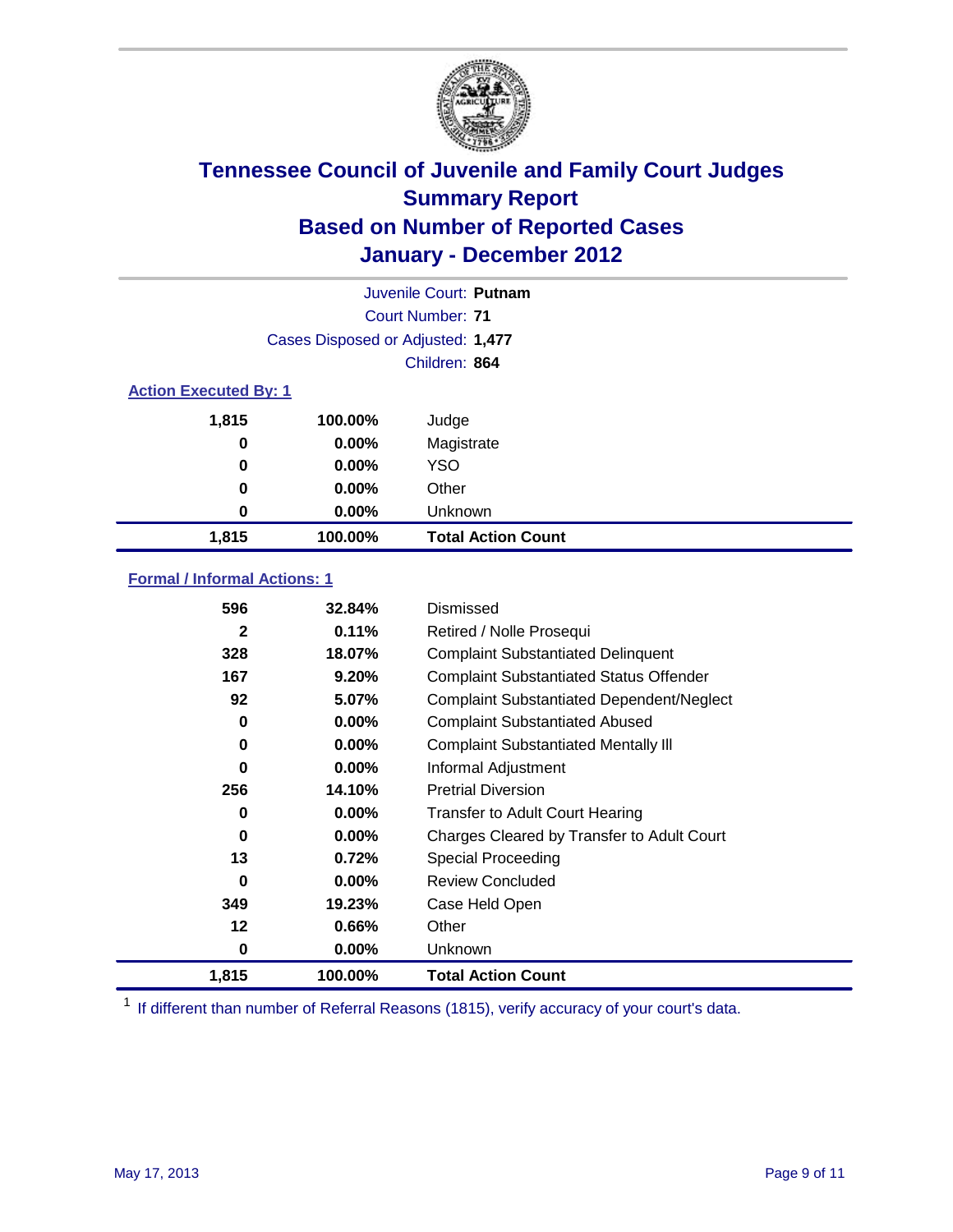

|                       |                                   | Juvenile Court: Putnam                                |
|-----------------------|-----------------------------------|-------------------------------------------------------|
|                       |                                   | <b>Court Number: 71</b>                               |
|                       | Cases Disposed or Adjusted: 1,477 |                                                       |
|                       |                                   | Children: 864                                         |
| <b>Case Outcomes:</b> |                                   | There can be multiple outcomes for one child or case. |
| 337                   | 7.00%                             | <b>Case Dismissed</b>                                 |
| 1                     | 0.02%                             | Case Retired or Nolle Prosequi                        |
| 0                     | 0.00%                             | Warned / Counseled                                    |
| 53                    | 1.10%                             | <b>Held Open For Review</b>                           |
| 70                    | 1.45%                             | Supervision / Probation to Juvenile Court             |
| 0                     | 0.00%                             | <b>Probation to Parents</b>                           |
| 1                     | 0.02%                             | Referral to Another Entity for Supervision / Service  |
| 10                    | 0.21%                             | Referred for Mental Health Counseling                 |
| 93                    | 1.93%                             | Referred for Alcohol and Drug Counseling              |
| 0                     | 0.00%                             | <b>Referred to Alternative School</b>                 |
| 0                     | 0.00%                             | Referred to Private Child Agency                      |
| 203                   | 4.22%                             | Referred to Defensive Driving School                  |
| 1                     | 0.02%                             | Referred to Alcohol Safety School                     |
| 161                   | 3.35%                             | Referred to Juvenile Court Education-Based Program    |
| 3                     | 0.06%                             | Driver's License Held Informally                      |
| 0                     | 0.00%                             | <b>Voluntary Placement with DMHMR</b>                 |
| 0                     | 0.00%                             | <b>Private Mental Health Placement</b>                |
| 0                     | 0.00%                             | <b>Private MR Placement</b>                           |
| 0                     | 0.00%                             | Placement with City/County Agency/Facility            |
| 0                     | 0.00%                             | Placement with Relative / Other Individual            |
| 47                    | 0.98%                             | Fine                                                  |
| 473                   | 9.83%                             | <b>Public Service</b>                                 |
| 23                    | 0.48%                             | Restitution                                           |
| 0                     | 0.00%                             | <b>Runaway Returned</b>                               |
| 0                     | 0.00%                             | No Contact Order                                      |
| 237                   | 4.92%                             | Injunction Other than No Contact Order                |
| 74                    | 1.54%                             | <b>House Arrest</b>                                   |
| 0                     | 0.00%                             | <b>Court Defined Curfew</b>                           |
| 0                     | 0.00%                             | Dismissed from Informal Adjustment                    |
| 180                   | 3.74%                             | <b>Dismissed from Pretrial Diversion</b>              |
| 0                     | 0.00%                             | <b>Released from Probation</b>                        |
| 0                     | 0.00%                             | <b>Transferred to Adult Court</b>                     |
| 2                     | 0.04%                             | <b>DMHMR Involuntary Commitment</b>                   |